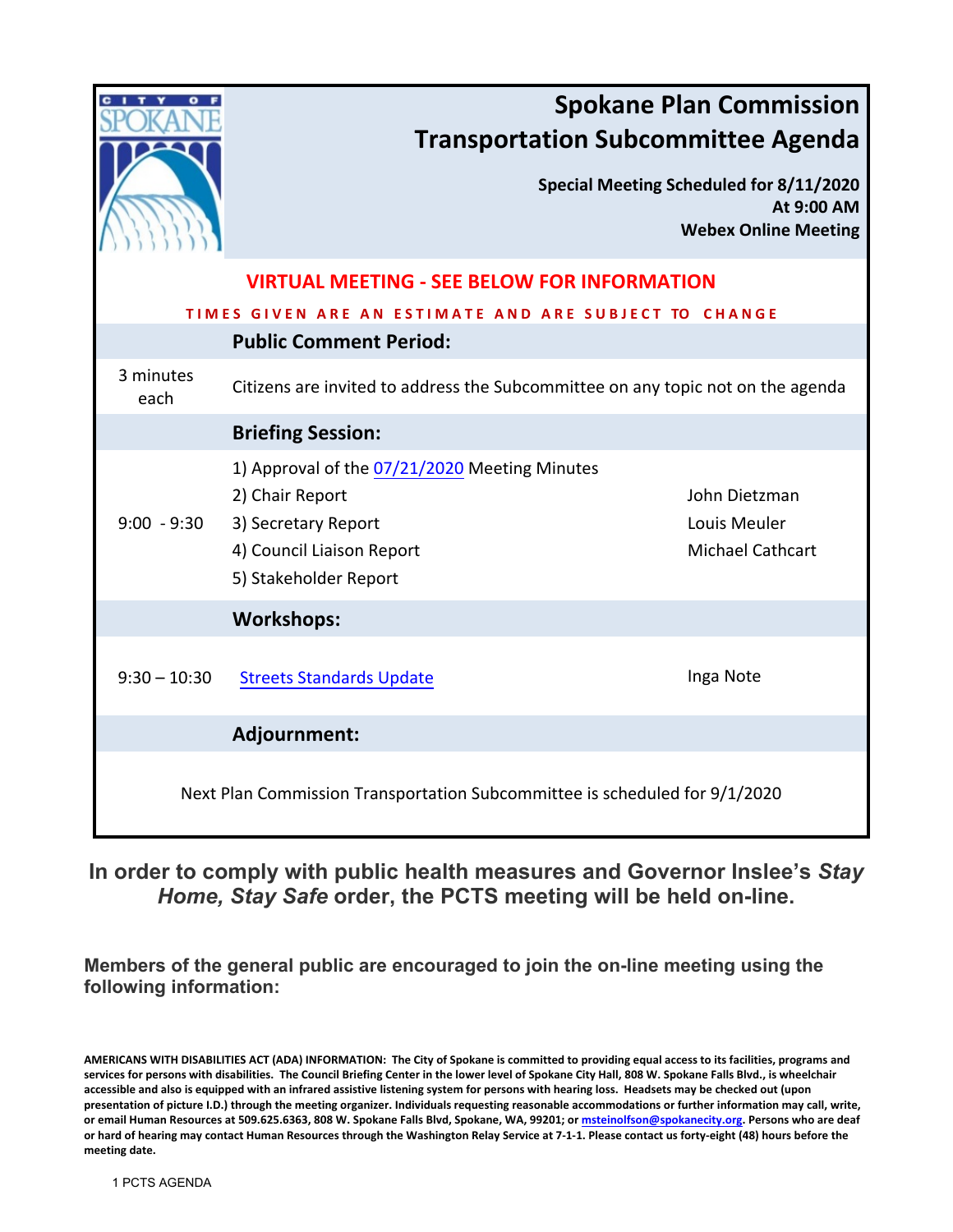**To participate via video follow the link on your computer** (click on "Join meeting")

**[JOIN MEETING](https://spokanecity.webex.com/spokanecity/j.php?MTID=m43e800a6e6b27b46b96ece2ff69fda77)**

**Meeting number:** 146 914 1405 **Password:** PmY25xcTCb7

### **More ways to join**

#### **Join by video system**

Dial 1469141405@spokanecity.webex.com

You can also dial 173.243.2.68 and enter your meeting number.

#### **Join by phone**

+1-408-418-9388 United States Toll

Access code: 146 914 1405

**Please note that public comments will be taken during the meeting, but the public is encouraged to continue to submit their comments or questions in writing to:**

**Louis Meuler** at plancommission@spokanecity.org

The audio proceedings of the PCTS meeting will be recorded, with digital copies made available upon request.

**AMERICANS WITH DISABILITIES ACT (ADA) INFORMATION: The City of Spokane is committed to providing equal access to its facilities, programs and services for persons with disabilities. The Council Briefing Center in the lower level of Spokane City Hall, 808 W. Spokane Falls Blvd., is wheelchair accessible and also is equipped with an infrared assistive listening system for persons with hearing loss. Headsets may be checked out (upon presentation of picture I.D.) through the meeting organizer. Individuals requesting reasonable accommodations or further information may call, write, or email Human Resources at 509.625.6363, 808 W. Spokane Falls Blvd, Spokane, WA, 99201; o[r msteinolfson@spokanecity.org.](mailto:msteinolfson@spokanecity.org) Persons who are deaf or hard of hearing may contact Human Resources through the Washington Relay Service at 7-1-1. Please contact us forty-eight (48) hours before the meeting date.**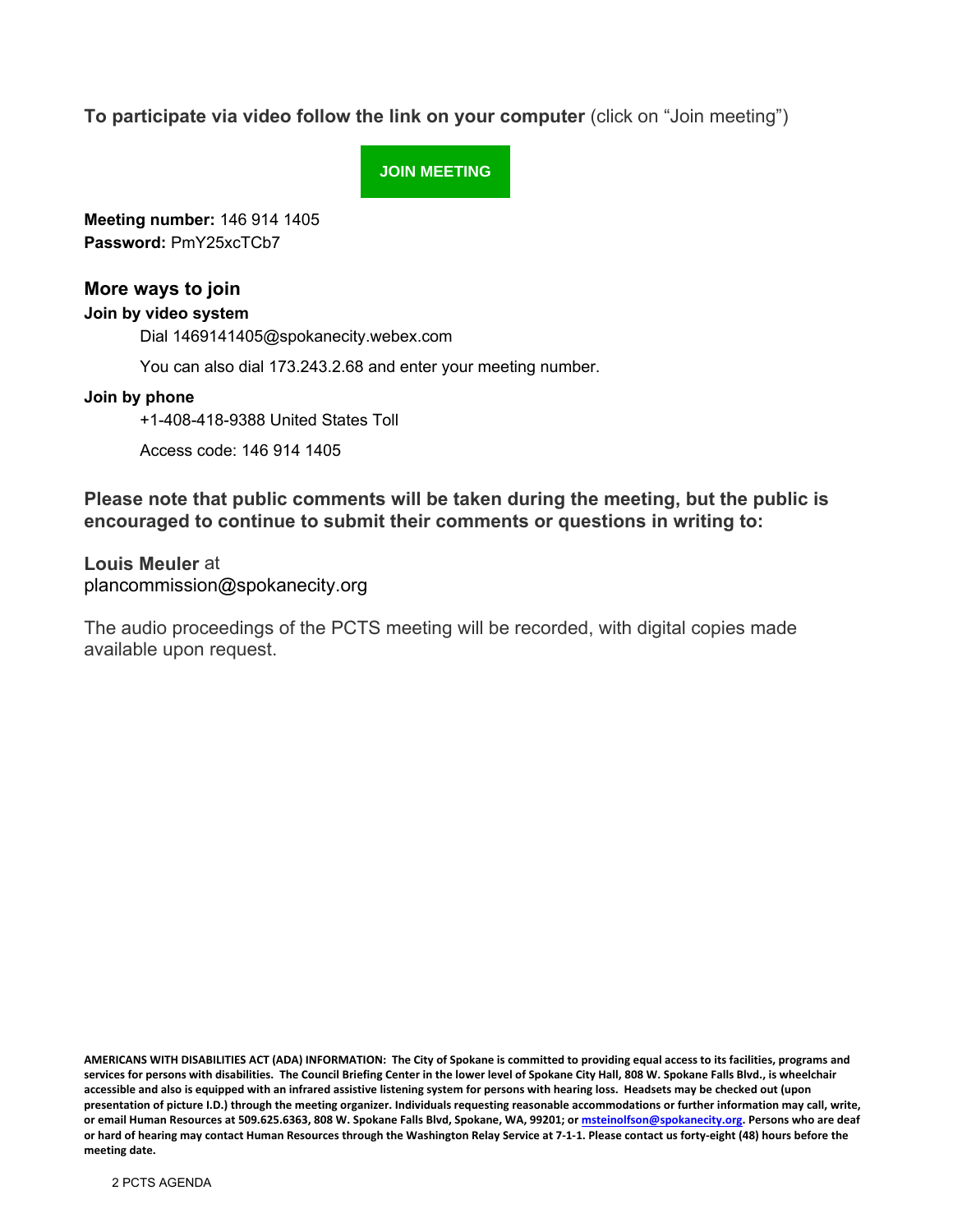# <span id="page-2-0"></span>**Spokane PC Transportation Sub-Committee – Draft Minutes**

#### **July 21, 2020**

City Council Briefing Center

Meeting Minutes: Meeting called to order at 9:05 AM by John Dietzman

#### **Attendance:**

- Subcommittee Members Present: Charles Hansen, Paul Kropp, Raychel Callary, Eve McMenamy, Charlene Kay, Mike Tresidder, Rhonda Young, Kitty Klitzke, John Dietzman (Chair), CM Michael Cathcart, Heleen Dewey
- Subcommittee Members Not Present: Dennis Morford, John Vansant, Joe Tortorelli, Todd Beyreuther,
- *Quorum Present: Yes*

• Staff Members Present: Louis Meuler, Inga Note, Colin Quinn-Hurst, Jackie Churchill

#### **Public Comment:**

None

#### **Briefing Session:**

Minutes from the April 14, 2020 meeting approved unanimously.

#### **1. Chair Report – John Dietzman**

- Mr. Dietzman reported that arterial and residential maintenance projects will not be on the 6 Year plan in the future, only Capital Projects such as major rebuild and infrastructure projects. It is unclear how the arterial and maintenance will be handled in the future. Spokane TBD fee is still on hold but Citizen Transportation Advisory Board (CTAB) is still active and is going to meet in August to review the CTAB annual report for 2019. He also welcomed two new members of the Plan Commission, Tom Sanderson and Clifford Winger.
- **2. Secretary Report Louis Meuler-**
	- Mr. Meuler reported that there are several on-going City directed studies related to trails, including a South University District study, and one about connecting Sandifer Bridge to Fish Lake Trail. Also in progress are Spokane Regional Transportation Council studies regarding Division St. and the 1-95 Corridor. He also stated that PCTS will have to replace Dennis Morford and Joe Tortorelli as PCTS members.
- **3. Council Liaison Report Michael Cathcart**
	- CM Cathcart reported that City Council is in the process of hiring a Neighborhood Transportation Policy employee who would lead on council initiatives related to transportation.

#### **4. Stakeholders Report -**

- Kitty Klitzke, Futurewise- Reported that Futurewise is putting together a Bill to address climate change, a package of 8 bills. Joe Fitzgibbon, a member of the Washington House of Representatives, representing the 34th district, is leading this effort. Futurewise is also working on a regional food plan and is launching a survey that will ask if transportation is an issue leading to lack of food access.
- Paul Kropp, Neighborhood Alliance Reported that the PeTT committee will do a review of trails in Spokane County at its next meeting and then in August the PeTT Committee will look at bridges. In September, CM Beggs will lead a participant discussion on Traffic Calming and how to fund projects.
- Rachel Callary, Lilac Services for the Blind She is hoping to address new curb cut installation in Spokane, many of the new curb cuts cause low vision users to go out of their line of